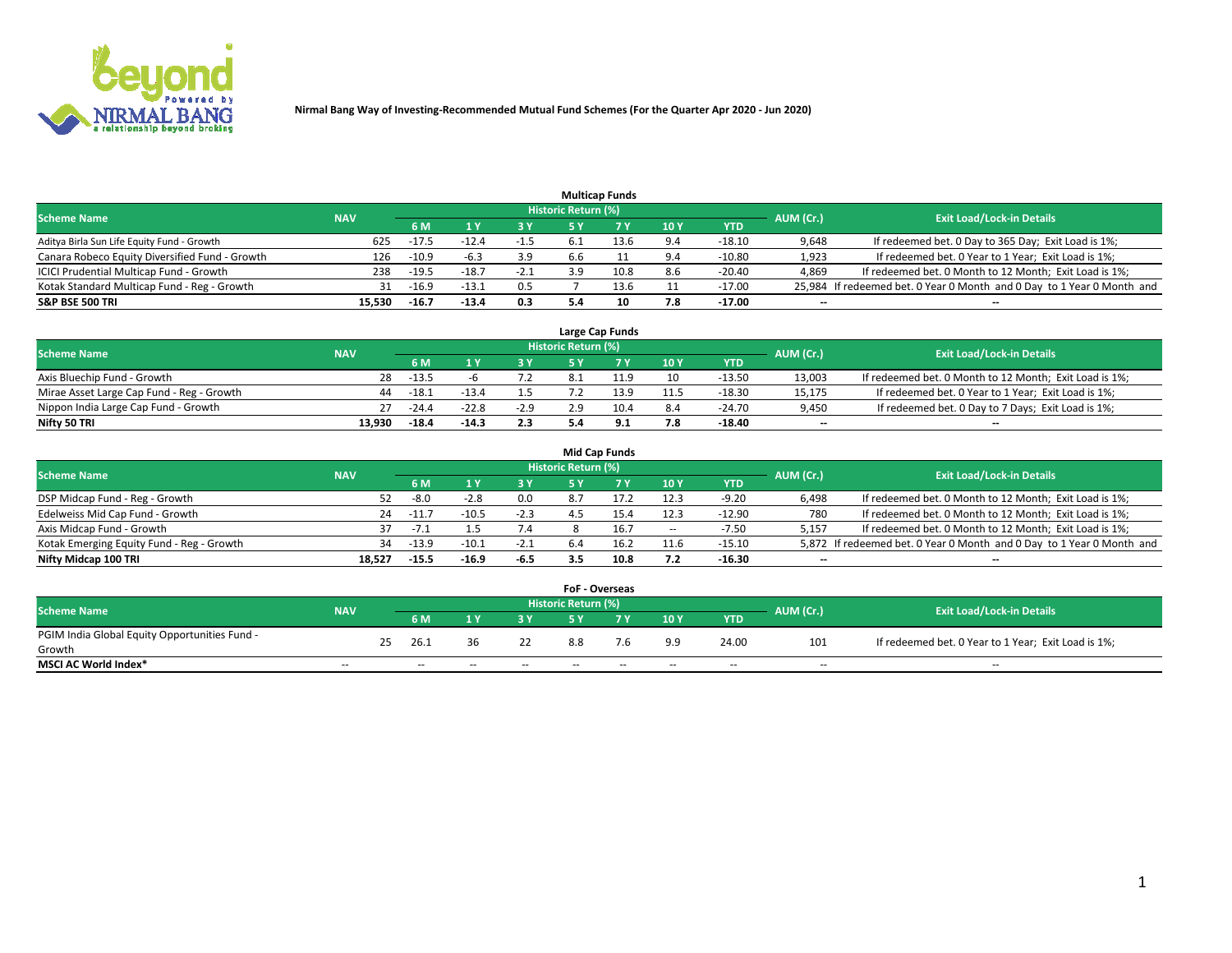

|                                                  |            |         |         |        |                            | Large & Midcap |      |            |           |                                                        |
|--------------------------------------------------|------------|---------|---------|--------|----------------------------|----------------|------|------------|-----------|--------------------------------------------------------|
| <b>Scheme Name</b>                               | <b>NAV</b> |         |         |        | <b>Historic Return (%)</b> |                |      |            | AUM (Cr.) | <b>Exit Load/Lock-in Details</b>                       |
|                                                  |            | 6 M     |         | 3 Y    |                            |                | 10Y  | <b>YTD</b> |           |                                                        |
| Canara Robeco Emerging Equities - Growth         | 85         | $-11.7$ | -8.6    | 0.0    |                            | 19.8           | 15.1 | $-12.10$   | 4,790     | If redeemed bet. 0 Year to 1 Year; Exit Load is 1%;    |
| Invesco India Growth Opportunities Fund - Growth |            | $-15.4$ | -9.4    | 2.5    |                            |                | 9.9  | $-15.80$   | 2,285     | If redeemed bet. 0 Year to 1 Year; Exit Load is 1%;    |
| Sundaram Large and Mid Cap Fund - Reg - Growth   | 29         | $-20.1$ | $-14.6$ | 0.0    | 5.8                        |                | 8.1  | $-20.50$   | 1,025     | If redeemed bet. 0 Month to 12 Month; Exit Load is 1%; |
| Principal Emerging Bluechip Fund - Growth        | 93         | $-12.9$ |         | -1.1   | 6.9                        | 16.6           | 12   | -13.90     | 1,783     | If redeemed bet. 0 Day to 365 Days; Exit Load is 1%;   |
| NIFTY Large Midcap 250 TRI                       | 6.253      | $-15.1$ | $-12.6$ | $-0.4$ |                            | 11.9           | 8.9  | $-15.70$   | $- -$     | --                                                     |

|                                  |            |         |         |     |                     | <b>Focused Funds</b> |        |          |           |                                                        |
|----------------------------------|------------|---------|---------|-----|---------------------|----------------------|--------|----------|-----------|--------------------------------------------------------|
| <b>Scheme Name</b>               | <b>NAV</b> |         |         |     | Historic Return (%) |                      |        |          | AUM (Cr.) | <b>Exit Load/Lock-in Details</b>                       |
|                                  |            | 6 M     |         | 2 V |                     |                      | 10Y    | YTD      |           |                                                        |
| Axis Focused 25 Fund - Growth    | 26.        | $-15.6$ |         | 3.6 |                     |                      | $\sim$ | $-15.80$ | 9.428     | If redeemed bet. 0 Month to 12 Month; Exit Load is 1%; |
| SBI Focused Equity Fund - Growth | 132        | $-13.7$ |         |     |                     |                      | 13.8   | $-13.90$ | 8,012     | If redeemed bet. 0 Year to 1 Year; Exit Load is 1%;    |
| <b>S&amp;P BSE 500 TRI</b>       | 15.530     | $-16.7$ | $-13.4$ | 0.3 | 5.4                 |                      | 7.8    | $-17.00$ | $- -$     | $\overline{\phantom{a}}$                               |

|                                             |            |                                  |         |         |        | <b>Small Cap Funds</b> |                          |          |                          |                                                     |
|---------------------------------------------|------------|----------------------------------|---------|---------|--------|------------------------|--------------------------|----------|--------------------------|-----------------------------------------------------|
| <b>Scheme Name</b>                          | AUM (Cr.)  | <b>Exit Load/Lock-in Details</b> |         |         |        |                        |                          |          |                          |                                                     |
|                                             | <b>NAV</b> | 6 M                              |         | 3 Y     |        |                        | 10Y                      | YTD      |                          |                                                     |
| HDFC Small Cap Fund - Growth                |            | $-19.5$                          | $-26.8$ | $-6.1$  |        |                        | 8.2                      | $-20.30$ | 6,594                    | If redeemed bet. 0 Year to 1 Year; Exit Load is 1%; |
| L&T Emerging Businesses Fund - Reg - Growth | 18         | $-21.6$                          | $-25.1$ | $-9.9$  |        | $\sim$                 | $\overline{\phantom{a}}$ | $-22.80$ | 4,187                    | If redeemed bet. 0 Year to 1 Year; Exit Load is 1%; |
| SBI Small Cap Fund - Growth                 | 47         | $-11.6$                          | $-7.9$  |         | 9.8    |                        | 15.9                     | $-12.30$ | 3,374                    | If redeemed bet. 0 Year to 1 Year; Exit Load is 1%; |
| Nifty Smallcap 100 TRI                      | 5.468      | $-21.8$                          | $-27.4$ | $-14.9$ | $-2.1$ | 6.9                    | 3.2                      | $-23.70$ | $\overline{\phantom{a}}$ | $\overline{\phantom{a}}$                            |

| ELSS Schemes (Tax Saving u/s 80-C)           |                                                                                                          |         |         |      |        |            |        |            |        |                          |  |  |  |  |  |
|----------------------------------------------|----------------------------------------------------------------------------------------------------------|---------|---------|------|--------|------------|--------|------------|--------|--------------------------|--|--|--|--|--|
|                                              | Historic Return (%)<br><b>Scheme Name</b><br><b>NAV</b><br><b>Exit Load/Lock-in Details</b><br>AUM (Cr.) |         |         |      |        |            |        |            |        |                          |  |  |  |  |  |
|                                              |                                                                                                          | 6 M     |         | -3 Y |        | <b>7 Y</b> | 10Y    | <b>YTD</b> |        |                          |  |  |  |  |  |
| Aditya Birla Sun Life Tax Relief 96 - Growth | 28                                                                                                       | $-12.5$ |         | 1.5  | 6.5    |            | 9.6    | $-11.90$   | 9,177  | Nil                      |  |  |  |  |  |
| Axis Long Term Equity Fund - Growth          | 42                                                                                                       | $-13.7$ | -ხ.5    | 4.4  |        |            | 14.1   | $-14.40$   | 19,127 | Nil                      |  |  |  |  |  |
| Canara Robeco Equity Tax Saver Fund - Growth | 61                                                                                                       | $-10.9$ |         | 3.7  | -6.1   |            | 9.6    | $-11.20$   | 929    | Nil                      |  |  |  |  |  |
| Invesco India Tax Plan - Growth              | 47                                                                                                       | $-12.9$ | -8.1    | 2.6  | -6.1   |            | 11     | $-13.20$   | 916    | Nil                      |  |  |  |  |  |
| Mirae Asset Tax Saver Fund - Reg - Growth    | 16                                                                                                       | $-16.0$ | $-10$   | 2.8  | $\sim$ | $\sim$     | $\sim$ | $-16.40$   | 3,142  | Nil                      |  |  |  |  |  |
| <b>S&amp;P BSE 200 TRI</b>                   | 5,042                                                                                                    | $-16.8$ | $-12.8$ | 1.3  | 5.7    | 10.1       |        | $-17.10$   | $- -$  | $\overline{\phantom{a}}$ |  |  |  |  |  |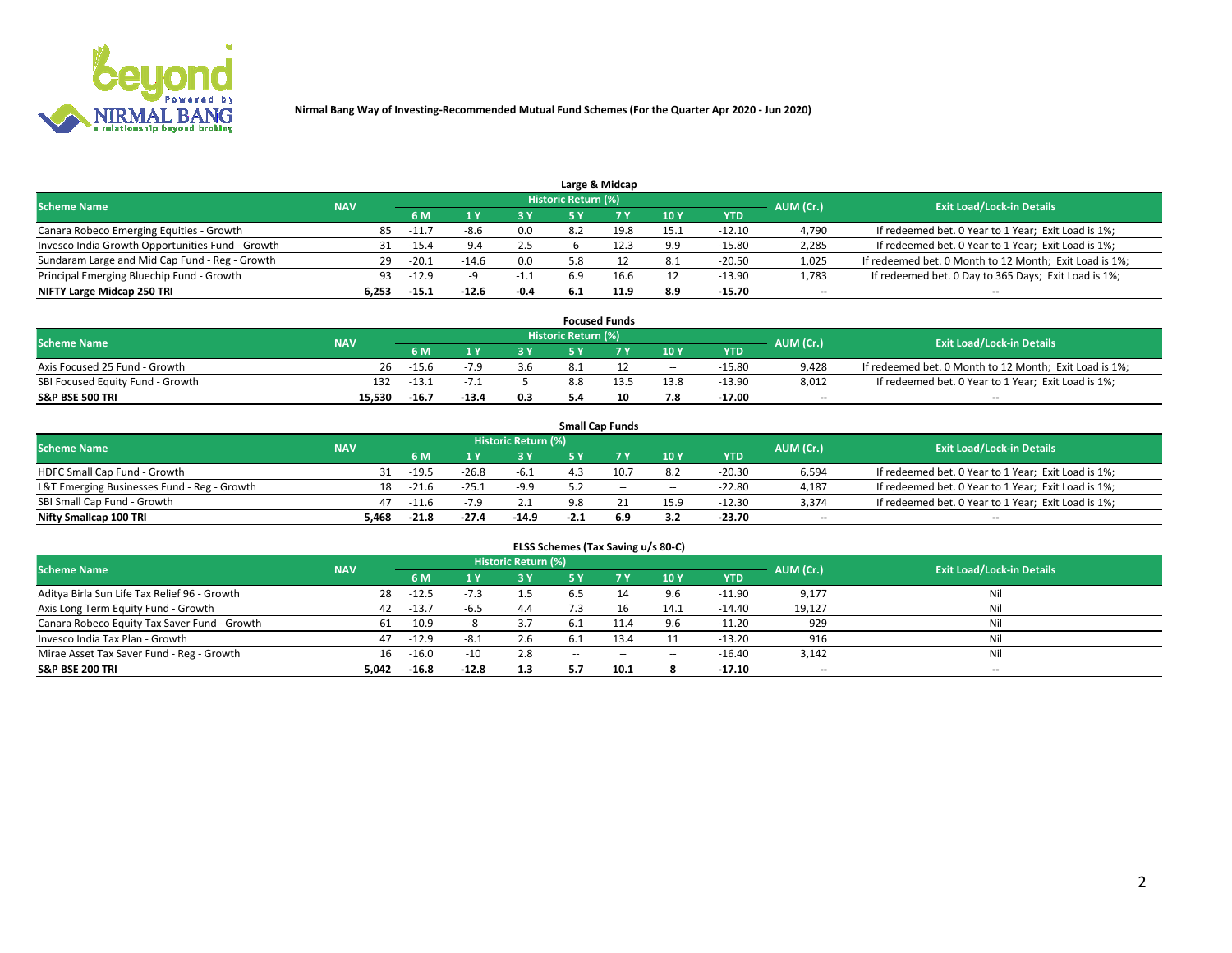

|                                           |            |         |         |                     |     | <b>Contra/Value Fund</b> |      |            |                          |                                                                     |
|-------------------------------------------|------------|---------|---------|---------------------|-----|--------------------------|------|------------|--------------------------|---------------------------------------------------------------------|
| <b>Scheme Name</b>                        | <b>NAV</b> |         |         | Historic Return (%) |     |                          |      |            | AUM (Cr.)                | <b>Exit Load/Lock-in Details</b>                                    |
|                                           |            | 6 M     |         | 73 Y                | 5 Y | <b>7Y</b>                | 10Y  | <b>YTD</b> |                          |                                                                     |
| Kotak India EQ Contra Fund - Reg - Growth | 46         | $-17.1$ | $-13.2$ | 2.4                 | 5.6 | 10.2                     | 8.2  | $-17.30$   |                          | 709 If redeemed bet. 0 Year 0 Month and 0 Day to 1 Year 0 Month and |
| Invesco India Contra Fund - Growth        | 44         | $-10.8$ | $-8.2$  | 2.9                 |     | 15.6                     | 10.9 | $-11.30$   | 4,300                    | If redeemed bet. 0 Year to 1 Year; Exit Load is 1%;                 |
| UTI Value Opportunities Fund - Growth     | 55. .      | -13.9   | $-8.8$  | 0.9                 |     | 8.5                      | 8.6  | $-14.80$   | 3,750                    | If redeemed bet. 0 Year to 1 Year; Exit Load is 1%;                 |
| Nippon India Value Fund - Growth          | 61         | $-17.7$ | $-16.7$ | $-2.1$              | 5.6 | 10.5                     |      | $-18.30$   | 2,418                    | If redeemed bet. 0 Year to 1 Year; Exit Load is 1%;                 |
| <b>S&amp;P BSE 500 TRI</b>                | 15.530     | $-16.7$ | $-13.4$ | 0.3                 | 5.4 | 10                       | 7.8  | $-17.00$   | $\overline{\phantom{a}}$ | $\overline{\phantom{a}}$                                            |

| Sector/Thematic                                        |            |         |         |                            |      |      |        |          |           |                                                               |  |  |  |
|--------------------------------------------------------|------------|---------|---------|----------------------------|------|------|--------|----------|-----------|---------------------------------------------------------------|--|--|--|
| <b>Scheme Name</b>                                     | <b>NAV</b> |         |         | <b>Historic Return (%)</b> |      |      |        |          | AUM (Cr.) | <b>Exit Load/Lock-in Details</b>                              |  |  |  |
|                                                        |            | 6 M     |         | 3 Y                        | 5 Y  |      | 10Y    | YTD      |           |                                                               |  |  |  |
| Canara Robeco Consumer Trends Fund - Reg -             | 37         | $-12.4$ | $-5.5$  | 3.6                        | 8    | 13   | 11.7   | $-13.10$ | 352       | If redeemed bet. 0 Year to 1 Year; Exit Load is 1%;           |  |  |  |
| Growth                                                 |            |         |         |                            |      |      |        |          |           |                                                               |  |  |  |
| Mirae Asset Great Consumer Fund - Growth               | 31         | $-15.9$ | $-9.1$  | 3.1                        | / .3 | 13.3 | $\sim$ | $-16.70$ | 867       | If redeemed bet. 0 Year to 1 Year; Exit Load is 1%;           |  |  |  |
| <b>ICICI Prudential Technology Fund - Growth</b>       | 54         | -7.0    |         | 10.4                       | 6.5  | 15.5 | 13.2   | $-7.20$  | 354       | If redeemed bet. 0 Day to 15 Day; Exit Load is 1%;            |  |  |  |
| Nippon India Pharma Fund - Growth                      | 190        | 26.3    | 36.5    | 14.2                       |      | 15.1 | 13.8   | 25.00    | 2,992     | If redeemed bet. 0 Month and 0 Day to 1 Month and 0 Day; Exit |  |  |  |
| BNP Paribas India Consumption Fund - Reg - Growth      | 12         | $-7.3$  | 2.9     | $\sim$                     |      |      | $\sim$ | $-8.40$  | 495       | If redeemed bet. 0 Month to 12 Month; Exit Load is 1%;        |  |  |  |
| ICICI Prudential Banking and Financial Services Fund - | 45         | $-35.7$ | $-32.9$ | $-8.2$                     | 4.5  | 10.9 | 10.8   | $-35.90$ | 2,265     | If redeemed bet. 0 Day to 15 Day; Exit Load is 1%;            |  |  |  |
| Retail - Growth                                        |            |         |         |                            |      |      |        |          |           |                                                               |  |  |  |
| <b>S&amp;P BSE 500 TRI</b>                             | 15.530     | $-16.7$ | $-13.4$ | 0.3                        | 5.4  | 10   | 7.8    | $-17.00$ | $- -$     | $\overline{\phantom{a}}$                                      |  |  |  |

|                                                            |            |         |         |                            |     | <b>Dynamic Asset Allocation Funds</b> |        |          |                          |                                                          |
|------------------------------------------------------------|------------|---------|---------|----------------------------|-----|---------------------------------------|--------|----------|--------------------------|----------------------------------------------------------|
| <b>Scheme Name</b>                                         | <b>NAV</b> |         |         | <b>Historic Return (%)</b> |     |                                       |        |          | AUM (Cr.)                | <b>Exit Load/Lock-in Details</b>                         |
|                                                            |            | 6 M     |         | 3 Y                        | 5 Y |                                       | 10Y    | YTD      |                          |                                                          |
| ICICI Prudential Balanced Advantage Fund - Reg -<br>Growth | 34         | $-9.3$  | -4      | 3.4                        | 6.3 | 10.5                                  | 10.3   | $-9.70$  | 24,583                   | If redeemed bet. 0 Year to 1 Year; Exit Load is 1%;      |
| Invesco India Dynamic Equity Fund - Growth                 | 28         | -8.9    | $-5.7$  | 1.9                        | 5.4 | 10.3                                  | 8.6    | $-8.80$  | 719                      | If redeemed bet. 0 Month to 3 Month; Exit Load is 0.25%; |
| Nippon India Balanced Advantage Fund - Growth              | 85         | $-9.1$  | $-6.4$  | 1.8                        | 5.3 | 10                                    | 8.7    | $-9.30$  | 2,664                    | If redeemed bet. 0 Month to 12 Month; Exit Load is 1%;   |
| HDFC Balanced Advantage Fund - Growth                      | 164        | $-18.1$ | $-18.5$ | $-0.7$                     |     | 9.6                                   | 7.6    | $-18.60$ | 33,773                   | If redeemed bet. 0 Year to 1 Year; Exit Load is 1%;      |
| SBI Dynamic Asset Allocation Fund - Reg - Growth           | 12         | $-11.7$ | $-7.7$  |                            | 4.6 | $\sim$                                | $\sim$ | $-11.60$ | 561                      | If redeemed bet. 0 Month to 12 Month; Exit Load is 1%;   |
| NIFTY 50 Hybrid Composite Debt 65:35 Index                 | 9,620      | $-8.7$  | $-4.2$  |                            | 7.1 | 9.3                                   | 8.4    | $-9.00$  | $\overline{\phantom{a}}$ | $\overline{\phantom{a}}$                                 |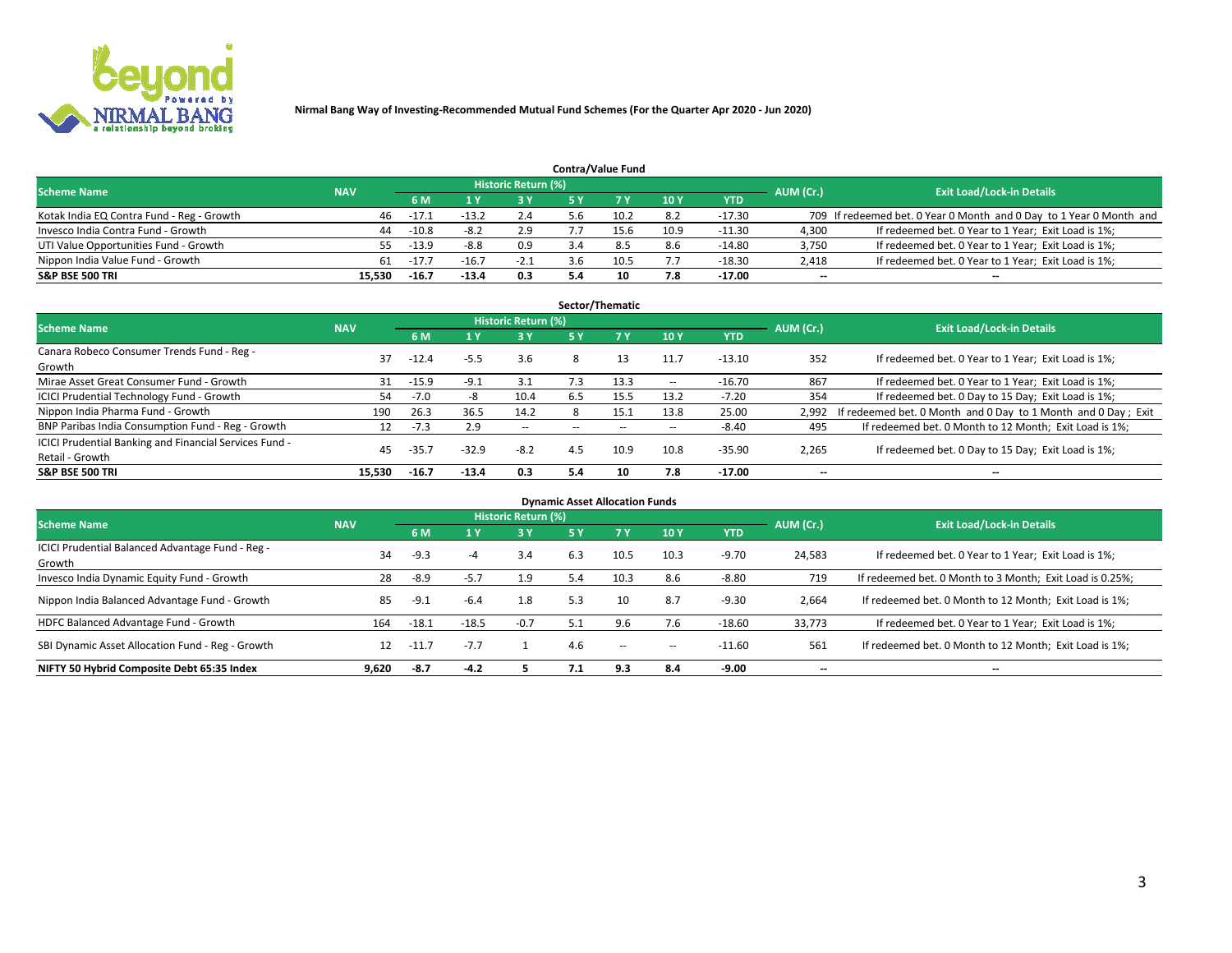

| <b>Hybrid Aggressive</b>                        |            |         |        |                     |        |        |        |            |           |                                                        |  |  |  |
|-------------------------------------------------|------------|---------|--------|---------------------|--------|--------|--------|------------|-----------|--------------------------------------------------------|--|--|--|
| <b>Scheme Name</b>                              | <b>NAV</b> |         |        | Historic Return (%) |        |        |        |            | AUM (Cr.) | <b>Exit Load/Lock-in Details</b>                       |  |  |  |
|                                                 |            | 6 M     |        | <b>3Y</b>           |        |        | 10Y    | <b>YTD</b> |           |                                                        |  |  |  |
| ICICI Prudential Equity & Debt Fund - Growth    | 120        | $-13.3$ | -10.   | 0.7                 | 6.1    |        | 11.1   | $-14.20$   | 17.423    | If redeemed bet. 0 Year to 1 Year; Exit Load is 1%;    |  |  |  |
| Mirae Asset Hybrid - Equity Fund - Reg - Growth | 14         | $-11.4$ | -6.9   | 3.5                 | $\sim$ | $\sim$ | $\sim$ | $-11.80$   | 3,274     | If redeemed bet. 0 Year to 1 Year; Exit Load is 1%;    |  |  |  |
| SBI Equity Hybrid Fund - Growth                 | 128        | $-11.4$ | -5.8   | 4.1                 | ь.     |        | 10.2   | $-11.90$   | 28,584    | If redeemed bet. 0 Month to 12 Month; Exit Load is 1%; |  |  |  |
| Canara Robeco Equity Hybrid Fund - Growth       | 157        | -6.4    |        | 4.3                 |        | 12.6   | 10.7   | $-6.50$    | 2,885     | If redeemed bet. 0 Year to 1 Year; Exit Load is 1%;    |  |  |  |
| NIFTY 50 Hybrid Composite Debt 65:35 Index      | 9.620      | -8.7    | $-4.2$ |                     |        | 9.3    | 8.4    | -9.00      | --        | $\overline{\phantom{a}}$                               |  |  |  |

|                                            |            |    |     |                            | <b>Arbitrage Fund</b> |           |            |           |                                                          |
|--------------------------------------------|------------|----|-----|----------------------------|-----------------------|-----------|------------|-----------|----------------------------------------------------------|
| <b>Scheme Name</b>                         | <b>NAV</b> |    |     | <b>Historic Return (%)</b> |                       |           |            | AUM (Cr.) | <b>Exit Load/Lock-in Details</b>                         |
|                                            |            |    | 1 M | 6 M                        |                       | <b>3Y</b> | <b>YTD</b> |           |                                                          |
| IDFC Arbitrage Fund - Reg - Growth         |            |    | 33  | 4.8                        | . a                   | 5.9       | 4.90       | 7.978     | If redeemed bet. 0 Month to 1 Month; Exit Load is 0.25%; |
| Kotak Equity Arbitrage Fund - Reg - Growth |            | 28 | 4.2 | 5.6                        |                       | -6.1      | 5.80       | 14,663    | If redeemed bet. 0 Day to 30 Day; Exit Load is 0.25%;    |
| Nippon India Arbitrage Fund - Growth       |            | 20 | 4.5 |                            |                       | 6.2       | 5.90       | 7.944     | If redeemed bet. 0 Month to 1 Month; Exit Load is 0.25%; |

|                                          |                          |     |                          |    |                          |     | <b>Equity Saver</b> |       |                          |                          |                                                                       |
|------------------------------------------|--------------------------|-----|--------------------------|----|--------------------------|-----|---------------------|-------|--------------------------|--------------------------|-----------------------------------------------------------------------|
| <b>Scheme Name</b>                       | <b>NAV</b>               |     |                          |    | Historic Return (%)      |     |                     |       |                          | AUM (Cr.)                | <b>Exit Load/Lock-in Details</b>                                      |
|                                          |                          |     | 6 M                      |    |                          |     |                     | 10Y   | <b>YTD</b>               |                          |                                                                       |
| Axis Equity Saver Fund - Reg - Growth    |                          | 13. | -6.6                     |    |                          | $-$ | $-$                 | $-$   | $-6.60$                  | 679                      | If redeemed bet. 0 Month to 12 Month; Exit Load is 1%;                |
| Kotak Equity Savings Fund - Reg - Growth |                          |     | -31                      |    | 4.9                      |     | $-$                 | $- -$ | $-3.20$                  |                          | 1,410 If redeemed bet. 0 Year 0 Month and 0 Day to 1 Year 0 Month and |
| CRISIL Hybrid 50+50 - Moderate Index*    | $\overline{\phantom{a}}$ |     | $\overline{\phantom{a}}$ | -- | $\overline{\phantom{a}}$ | $-$ | --                  | $-$   | $\overline{\phantom{a}}$ | $\overline{\phantom{a}}$ | $\overline{\phantom{a}}$                                              |

|                                              |                          |     |     |                     |     | <b>Liquid Funds</b> |                          |                          |           |                                  |
|----------------------------------------------|--------------------------|-----|-----|---------------------|-----|---------------------|--------------------------|--------------------------|-----------|----------------------------------|
| <b>Scheme Name</b>                           | <b>NAV</b>               |     |     | Historic Return (%) |     |                     | <b>YTM</b>               | Avg                      | AUM (Cr.) | <b>Exit Load/Lock-in Details</b> |
|                                              |                          | 1W  | 2 W | 1 <sub>N</sub>      |     | 1 Y                 |                          | <b>Maturity</b>          |           |                                  |
| Axis Liquid Fund - Growth                    | 2,217                    | 4.5 | 3.8 |                     |     |                     | 3.78                     | 0.13                     | 29,605    | *Ref Footnote                    |
| IDFC Cash Fund - Reg - Growth                | 2,414                    | 4.2 |     | 3.7                 | 4.9 |                     | 3.51                     | 0.10                     | 13,581    | *Ref Footnote                    |
| Mahindra Manulife Liquid Fund - Reg - Growth | 1,296                    | 4.5 |     |                     |     |                     |                          | 0.06                     | 2,362     | *Ref Footnote                    |
| Kotak Liguid Fund - Reg - Growth             | 4,040                    | 5.1 |     |                     |     |                     | 3.64                     | 0.12                     | 32,360    | *Ref Footnote                    |
| <b>CRISIL Liquid Fund Index</b>              | $\overline{\phantom{a}}$ | 5.2 |     | 4.5                 |     | 5.9                 | $\overline{\phantom{a}}$ | $\overline{\phantom{a}}$ | $-$       | $- -$                            |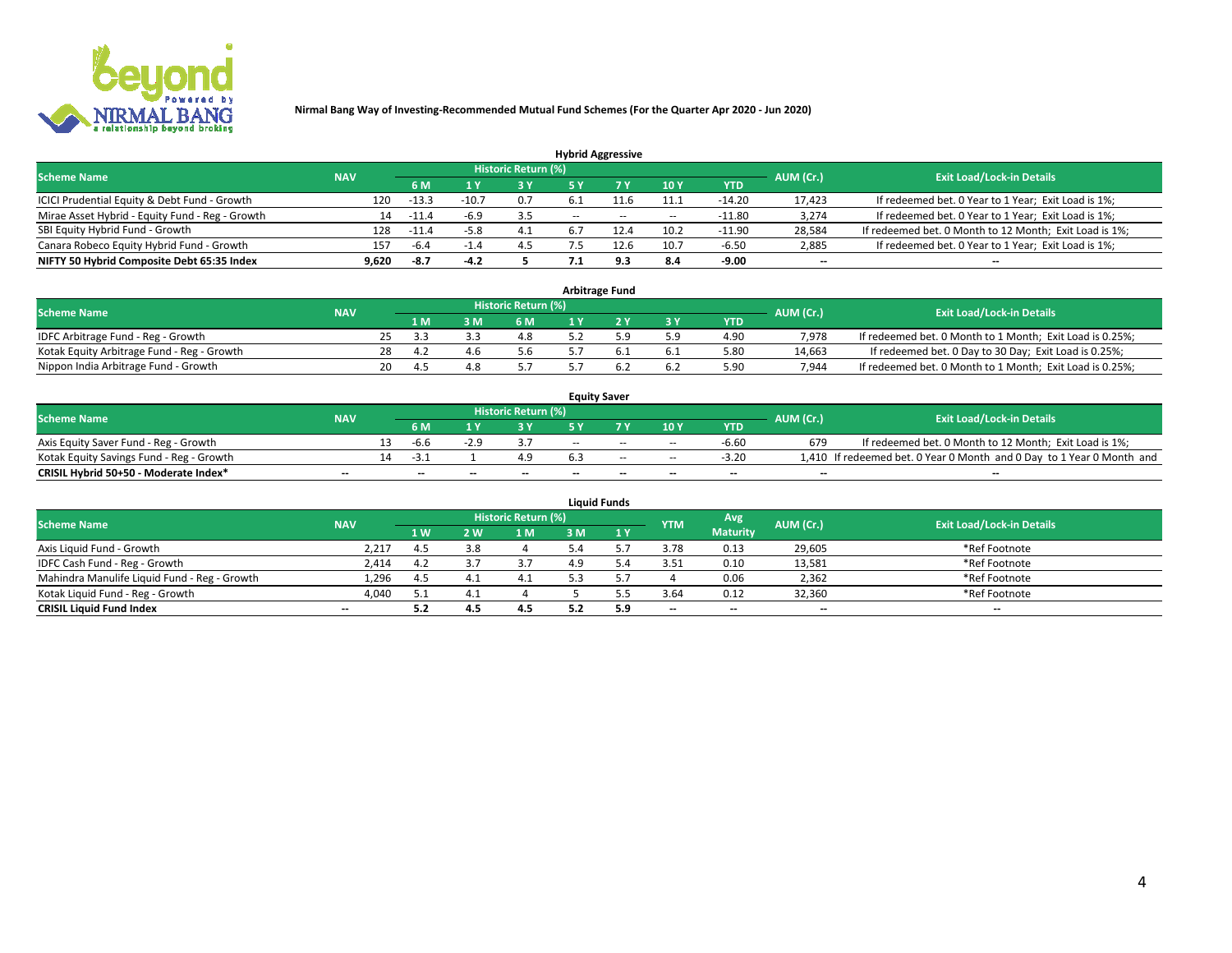

| __                                            |            |     |     |                     |     | <b>Ultra Short Fund</b> |                          |                 |           |                                  |
|-----------------------------------------------|------------|-----|-----|---------------------|-----|-------------------------|--------------------------|-----------------|-----------|----------------------------------|
| <b>Scheme Name</b>                            | <b>NAV</b> |     |     | Historic Return (%) |     |                         | <b>YTM</b>               | Avg             | AUM (Cr.) | <b>Exit Load/Lock-in Details</b> |
|                                               |            | 1 M | 3 M | 6 M                 |     | 2 V                     |                          | <b>Maturity</b> |           |                                  |
| IDFC Ultra Short Term Fund - Reg - Growth     |            | 8.6 |     |                     |     | $\!-$                   | 4.26                     | 0.39            | 5,416     | Nil                              |
| Sundaram Ultra Short Term Fund - Reg - Growth |            | 4.9 |     | 5.5                 | $-$ | $\sim$                  | 4.01                     | 0.43            | 306       | Nil                              |
| L&T Ultra Short Term Fund - Growth            | 33.        | 7.8 |     |                     |     |                         | 4.38                     | 0.45            | 1,708     | Nil                              |
| <b>NIFTY Ultra Short Duration Debt Index</b>  | 4,125      | 6.6 |     | 6.8                 |     |                         | $\overline{\phantom{a}}$ | $-$             | $- -$     | $- -$                            |

| <b>Money Market Fund</b>                         |            |       |      |                            |     |                          |                          |                 |                          |                                  |  |  |
|--------------------------------------------------|------------|-------|------|----------------------------|-----|--------------------------|--------------------------|-----------------|--------------------------|----------------------------------|--|--|
| <b>Scheme Name</b>                               | <b>NAV</b> |       |      | <b>Historic Return (%)</b> |     |                          | <b>YTM</b>               | Avg             | AUM (Cr.)                | <b>Exit Load/Lock-in Details</b> |  |  |
|                                                  |            | 1 M   | 3 М  | 6 M                        |     | ט כ                      |                          | <b>Maturity</b> |                          |                                  |  |  |
| Aditya Birla Sun Life Money Manager Fund - Reg - | 275        | - Q 7 | 10.8 | 8.2                        |     |                          | 4.91                     | 0.70            | 8,422                    | Nil                              |  |  |
| Growth                                           |            |       |      |                            |     |                          |                          |                 |                          |                                  |  |  |
| Nippon India Money Market Fund - Growth          | 3,090      |       |      | 7.3                        |     |                          | 4.43                     | 0.47            | 4,218                    | Nil                              |  |  |
| <b>CRISIL Liquid Fund Index</b>                  | $-$        | 4.5   |      | 5.4                        | 5.9 | $\overline{\phantom{a}}$ | $\overline{\phantom{a}}$ | $-$             | $\overline{\phantom{a}}$ | $- -$                            |  |  |

|                                                 |            |    |      |      |                     | <b>Short Term Fund</b> |     |            |                 |           |                                  |
|-------------------------------------------------|------------|----|------|------|---------------------|------------------------|-----|------------|-----------------|-----------|----------------------------------|
| <b>Scheme Name</b>                              | <b>NAV</b> |    |      |      | Historic Return (%) |                        |     | <b>YTM</b> | Avg             | AUM (Cr.) | <b>Exit Load/Lock-in Details</b> |
|                                                 |            |    | 1 M  | 3 M  | 6 M                 |                        |     |            | <b>Maturity</b> |           |                                  |
| Axis Short Term Fund - Growth                   |            | 23 | 16.  | 17.6 | 11.2                | 11.8                   |     | 5.95       | 2.70            | 6,005     | Nil                              |
| HDFC Short Term Debt Fund - Growth              |            | 23 | 15.4 | 16.1 |                     | 10.6                   | 8.3 | 7.26       | 3.47            | 10,324    | Nil                              |
| IDFC Bond Fund - Short Term Plan - Reg - Growth |            | 43 | 18.5 | 18.8 | 11.3                |                        |     | 5.67       | 2.20            | 12,511    | Nil                              |
| Kotak Bond Short Term Fund - Reg - Growth       |            | 39 | 14.0 | 15.8 | 10.8                | 10.1                   |     | 6.2        | 3.10            | 10,534    | Nil                              |
| L&T Short Term Bond Fund - Reg - Growth         |            | 20 | 14.3 | 19.1 | 12                  |                        | 8.1 | 5.36       | 2.70            | 4,535     | Nil                              |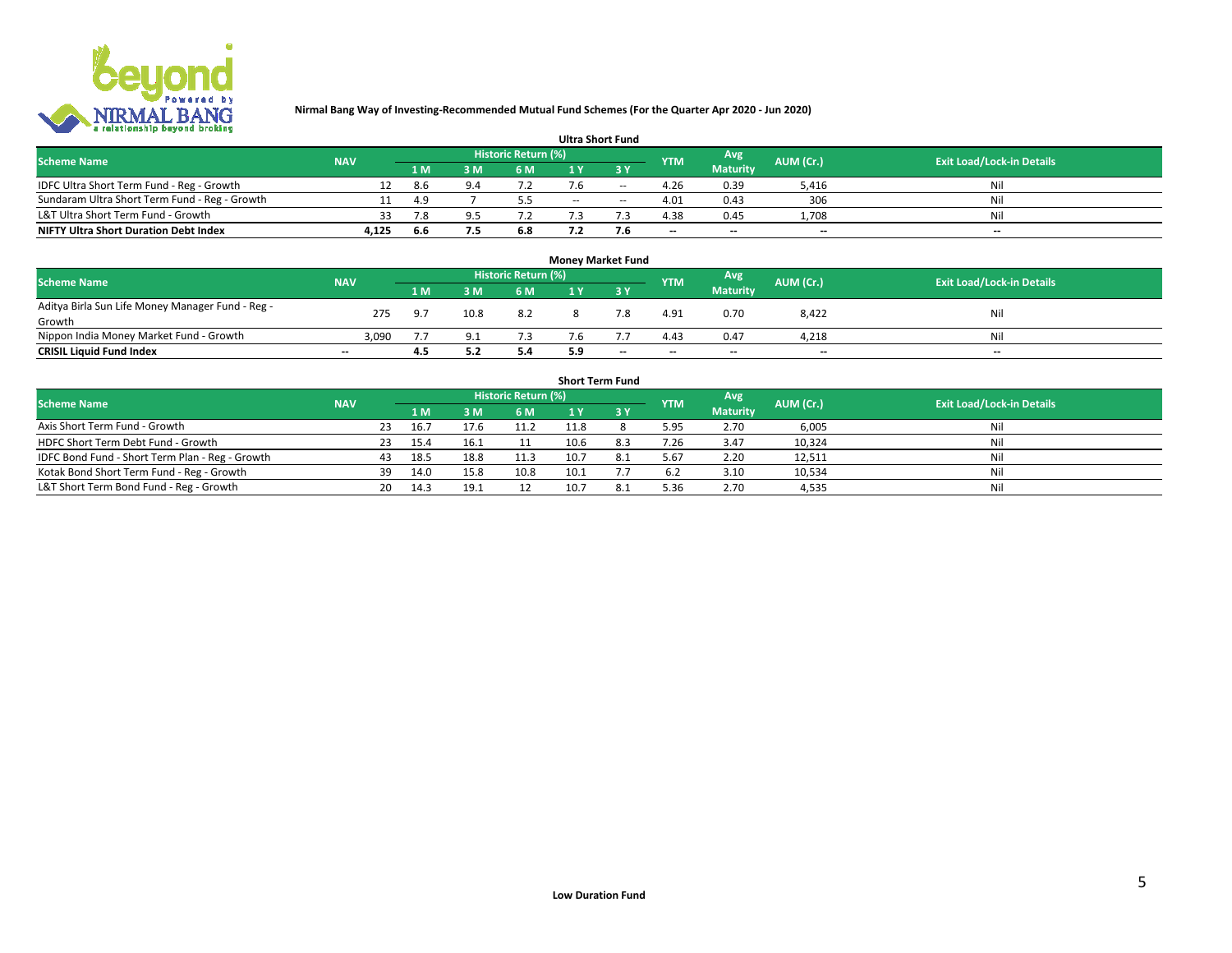

| <b>Scheme Name</b>                        | <b>NAV</b> |      | Historic Return (%) <sup> </sup> |  | <b>YTM</b> | Avg             | AUM (Cr.)  | <b>Exit Load/Lock-in Details</b> |
|-------------------------------------------|------------|------|----------------------------------|--|------------|-----------------|------------|----------------------------------|
|                                           |            | 1 M  | 6 M                              |  |            | <b>Maturity</b> |            |                                  |
| Axis Treasury Advantage Fund - Growth     | 2.305      | 12.7 |                                  |  |            | 1.01            | $4.77^{-}$ |                                  |
| Canara Robeco Savings Fund - Reg - Growth |            | 11.3 | 7.8                              |  | 4.62       | 0.97            | 949        | Nil                              |
| IDFC Low Duration Fund - Reg - Growth     | າດ         | 10.8 |                                  |  | 4.59       | 0.97            | 4.144      | Nil                              |

| <b>Banking &amp; PSU Bond Funds</b>            |            |      |          |                            |      |  |            |                 |           |                                  |  |  |
|------------------------------------------------|------------|------|----------|----------------------------|------|--|------------|-----------------|-----------|----------------------------------|--|--|
| <b>Scheme Name</b>                             | <b>NAV</b> |      |          | <b>Historic Return (%)</b> |      |  | <b>YTM</b> | Avg             | AUM (Cr.) | <b>Exit Load/Lock-in Details</b> |  |  |
|                                                |            | 1 M  | <b>M</b> | 6 M                        |      |  |            | <b>Maturity</b> |           |                                  |  |  |
| Axis Banking & PSU Debt Fund - Growth          | 1.970      | 17.0 | 19.1     | 11.1                       |      |  | 5.58       | 2.20            | 15,317    | Nil                              |  |  |
| Kotak Banking and PSU Debt Fund - Reg - Growth | 48         | 14.3 | 16.7     | 11.5                       | 10.8 |  | 6.4        | 4.12            | 6.163     | Nil                              |  |  |
| IDFC Banking & PSU Debt Fund - Reg - Growth    | 18         | 17.9 | 22.:     | 13.1                       |      |  | 5.76       | 2.82            | 16.791    | Nil                              |  |  |

| <b>Corporate Bond Funds</b>                         |            |      |           |                                  |      |      |            |                 |        |                                                         |  |  |
|-----------------------------------------------------|------------|------|-----------|----------------------------------|------|------|------------|-----------------|--------|---------------------------------------------------------|--|--|
| <b>Scheme Name</b>                                  | <b>NAV</b> | Avg  | AUM (Cr.) | <b>Exit Load/Lock-in Details</b> |      |      |            |                 |        |                                                         |  |  |
|                                                     |            | 1 M  | 3 M       | 6 M                              |      |      | <b>YTM</b> | <b>Maturity</b> |        |                                                         |  |  |
| ICICI Prudential Corporate Bond Fund - Reg - Growth |            | 17.5 |           | 11.5                             | 10.6 | -8.1 | 6.35       | 3.52            | 12,707 | Nil                                                     |  |  |
| L&T Triple Ace Bond Fund - Reg - Growth             |            | 17.3 | 23.8      | 17.5                             |      |      | 6.71       | 7.81            | 3.706  | If redeemed bet. 0 Month to 3 Month; Exit Load is 0.5%; |  |  |
| Kotak Corporate Bond Fund - Std - Growth            | 2.760      | 15.  | 14.4      | 9.5                              | 9.6  |      | 5.75       | 1.68            | 4.359  | Nil                                                     |  |  |

|                                            |            |     |      |                            |    | <b>Credit Risk Fund</b> |            |                 |           |                                                                       |
|--------------------------------------------|------------|-----|------|----------------------------|----|-------------------------|------------|-----------------|-----------|-----------------------------------------------------------------------|
| <b>Scheme Name</b>                         | <b>NAV</b> |     |      | <b>Historic Return (%)</b> |    |                         | <b>YTM</b> | Avg             | AUM (Cr.) | <b>Exit Load/Lock-in Details</b>                                      |
|                                            |            |     | 1 M  | 6 M                        |    | 3Y                      |            | <b>Maturity</b> |           |                                                                       |
| ICICI Prudential Credit Risk Fund - Growth |            | 22. | 11.7 |                            | 85 |                         | 9.29       | 2.53            | 6,695     | If redeemed bet. 0 Year to 1 Year; Exit Load is 1%;                   |
| Kotak Credit Risk Fund - Reg - Growth      |            |     | 15.3 |                            |    |                         | 9.95       | 2.73            |           | 2,052 If redeemed bet. 0 Year 0 Month and 0 Day to 1 Year 0 Month and |
|                                            |            |     |      |                            |    |                         |            |                 |           | If redeemed bet. 0 Month to 12 Month; Exit Load is 3%; If             |
| SBI Credit Risk Fund - Growth              |            |     | 17.2 |                            |    |                         | 9.14       | $- -$           | 3.949     | redeemed bet. 12 Month to 24 Month; Exit Load is 1.5%; If             |
|                                            |            |     |      |                            |    |                         |            |                 |           | redeemed bet. 24 Month to 36 Month; Exit Load is 0.75%;               |

|             |              | <b>Dynamic Bond Fund</b> |            |     |                                         |                            |  |
|-------------|--------------|--------------------------|------------|-----|-----------------------------------------|----------------------------|--|
| Cohomo Namo | <b>NIAVE</b> | Historic Return (%)      | <b>VTM</b> | Avg | $\blacksquare$ in a $I \cap \mathbb{R}$ | Evit Load /Lock in Dotails |  |